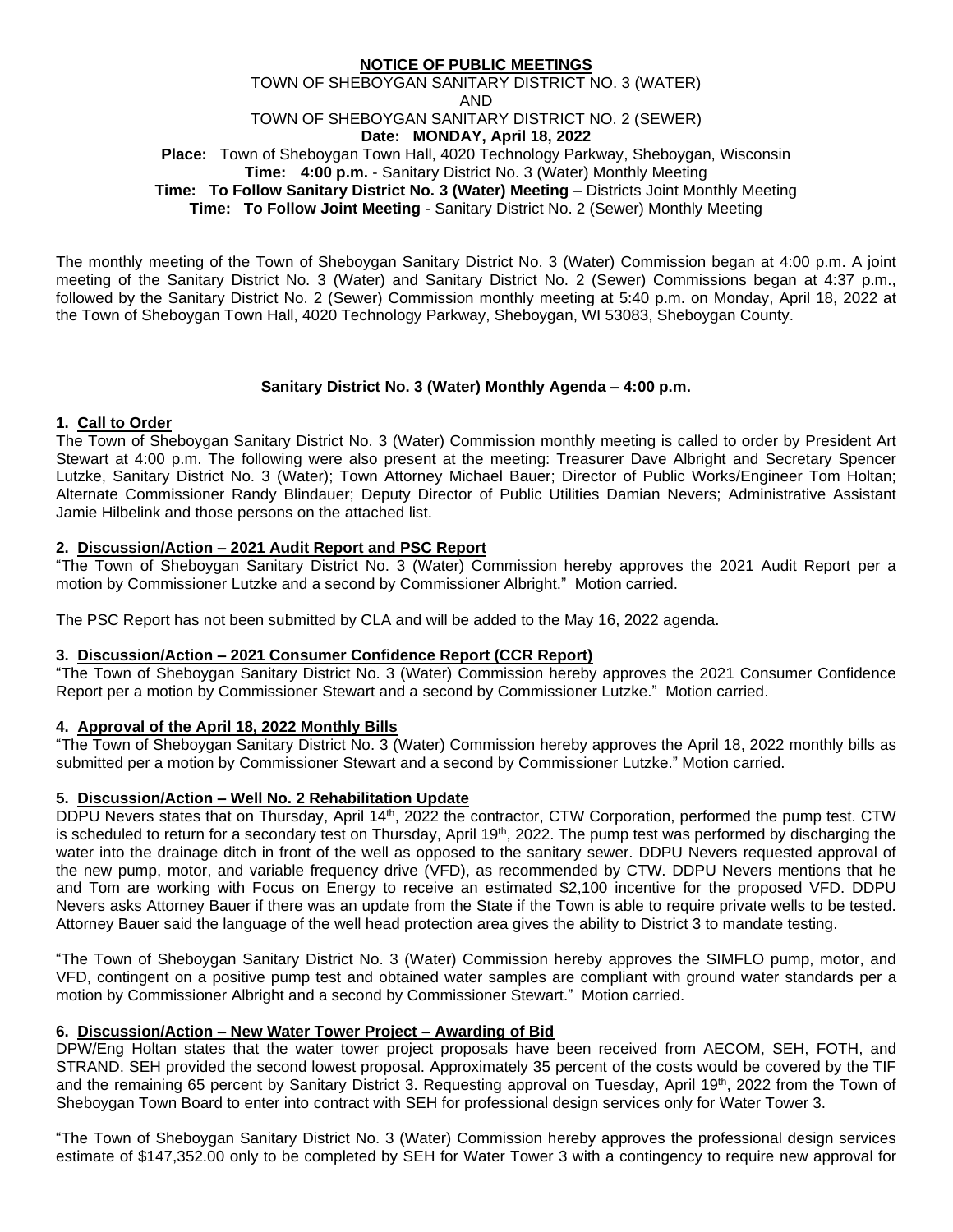any scope change per a motion by Commissioner Albright and a second by Commissioner Stewart." Motion carried.

## **7. Discussion/Action – Ordinance Revisions**

DPW/Eng Holtan provided copies of the Sanitary District No. 3 (Water) Ordinances and copies with the proposed changes for review. An agenda item will be added for the May 16<sup>th</sup> meeting for discussion.

## **8. Communication & Correspondence Received After Posting of Agenda**

Nothing submitted; no updates.

## **Sanitary District No. 2 (Sewer) and Sanitary District No. 3 (Water) Joint Agenda – Immediately Following Completion of Sanitary District No. 3 (Water) Monthly Meeting**

#### **9. Call to Order - Sanitary District No. 2 (Sewer)**

The Town of Sheboygan Sanitary District No. 3 (Water) and Sanitary District No. 2 (Sewer) Commissions monthly joint meeting is called to order at 4:37 p.m. by Commissioner Dahlem and Secretary Jeff Klosterman, Sanitary District No. 2 (Sewer). Treasurer Ken Katte, Sanitary District No. 2 (Sewer), is also in attendance.

## **10. Approval of the March 21, 2022 Monthly Meeting Minutes**

Commissioner Stewart states that under agenda item 12 in paragraph 2 the word "ceased" should be replaced with "seized."

"The Town of Sheboygan Sanitary District No. 2 (Sewer) Commission hereby approves the March 21, 2022 monthly meeting minutes with the change to agenda item twelve per a motion by Commissioner Klosterman and a second by Commissioner Katte." Motion carried.

"The Town of Sheboygan Sanitary District No. 3 (Water) Commission hereby approves the March 21, 2022 monthly meeting minutes with the change to agenda item twelve per a motion by Commissioner Albright and a second by Commissioner Stewart." Motion carried.

## **11. Discussion/Action – Districts' Investments, CD Rates and CD Maturities**

The Sanitary District No. 2 (Sewer) Commission does not make any cd purchases this month.

"The Town of Sheboygan Sanitary District No. 3 (Water) Commission hereby approves the purchase of a Hingham Institution of TX 0.750% 6-month \$250,000.00 cd or equivalent cd using funds from the Wisconsin Bank & Trust money market account per a motion by Commissioner Lutzke and a second by Commissioner Stewart." Motion carried.

## **12. Discussion/Action – Proposal for Districts' Ordinances for New Town Website**

DPW/Eng Holtan states the Districts ordinances are able to be published through the General Code platform on the New Town Website. There is an initial \$1400 one-time startup cost and an annual maintenance fee of \$995.00. The Town will pay 50% and the Districts 25% each of the annual maintenance fee. These costs qualify to be paid through ARPA funds. Commissioner Katte states Sanitary District 3 requires their ordinances to be approved before publishing on the website which will be an agenda item for the May 16<sup>th</sup> meeting.

"The Town of Sheboygan Sanitary District No. 2 (Sewer) Commission hereby approves paying \$700.00 through ARPA funds for ordinances to be added to the New Town Website through the General Code platform contingent on the ordinance revision approval on May 16, 2022 per motion by Commissioner Klosterman and a second by Commissioner Dahlem." Motion carried.

"The Town of Sheboygan Sanitary District No. 3 (Water) Commission hereby approves paying \$700.00 through ARPA funds for ordinances to be added to the New Town Website through the General Code platform contingent on the ordinance revision approval on May 16, 2022 per motion by Commissioner Albright and a second by Commissioner Lutzke." Motion carried.

## **13. Discussion/Action – UpKeep Onboarding & License Proposal**

DDPU Nevers states UpKeep platform is a maintenance tracking software. This would replace the excel spreadsheet currently being used to track the assets and required maintenance. UpKeep would provide advanced notice of work to be completed. DDPU Nevers recommends four users. DDPU Nevers and DDPW Holfeltz will be the main users of the software and others would have read-only access. There is an initial \$1,500.00 one-time startup cost and an annual maintenance cost of \$3,600.00. The costs would be a three-way split between the Town and Districts.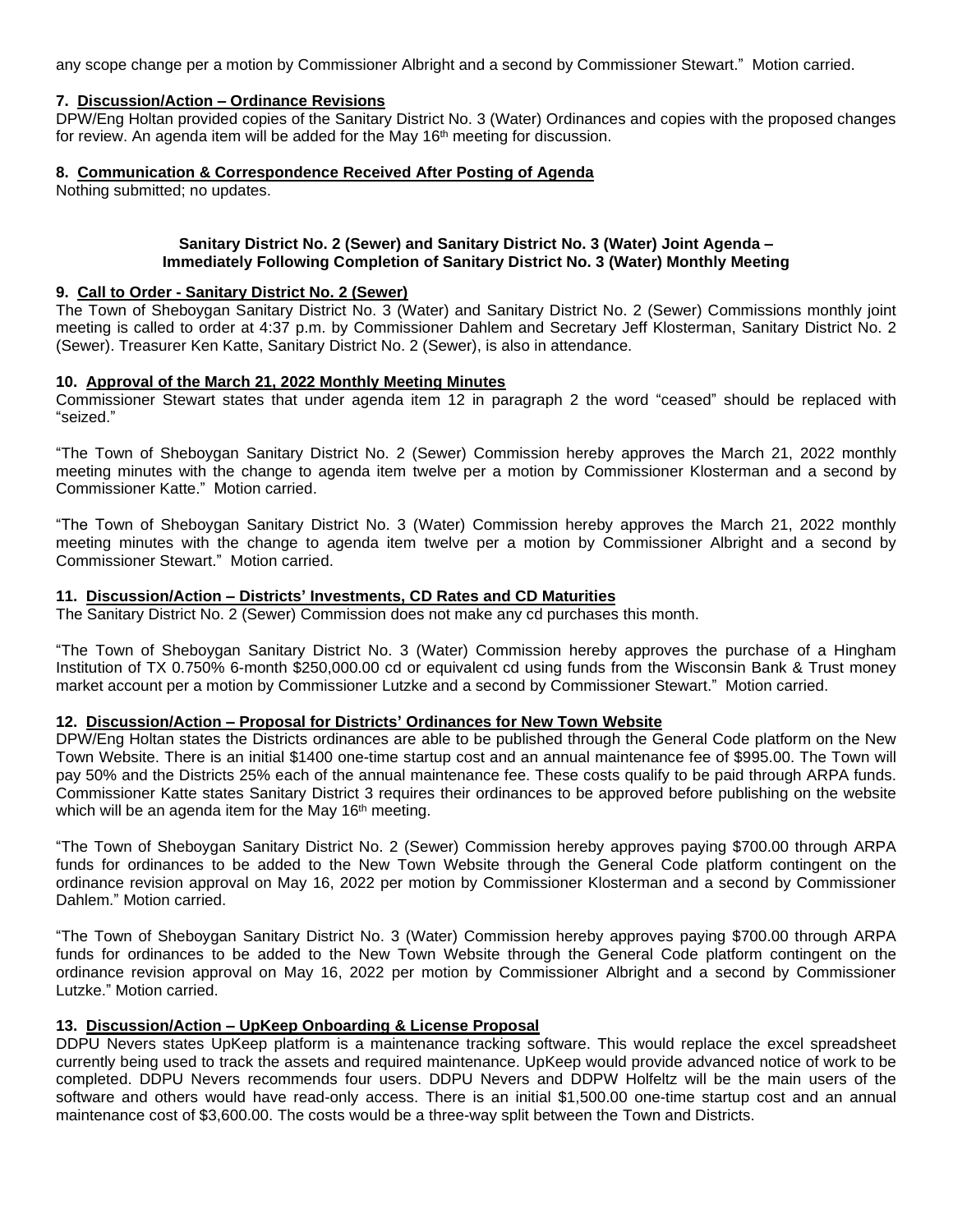"The Town of Sheboygan Sanitary District No. 2 (Sewer) Commission hereby approves paying \$1,700 for the purchase of UpKeep Onboarding & License per motion by Commissioner Klosterman and a second by Commissioner Dahlem." Motion carried.

"The Town of Sheboygan Sanitary District No. 3 (Water) Commission hereby approves paying \$1,700 for the purchase of UpKeep Onboarding & License per motion by Commissioner Albright and a second by Commissioner Stewart." Motion carried.

# **14. Discussion/Action – Alternate Commissioner Position**

DPW/Eng Holtan asks the Commissioners how they would like to manage the interviews. It was agreed to add a closed session to the May 16, 2022 Districts' meeting to interview, allowing ten minutes for each candidate.

## **15. Town of Sheboygan Plan Commission Update**

Commissioner Albright states North Town is anticipating a Spring start and roads to be completed in phases. Home Suites by Hilton will be located in the northwest corner. Commissioner Albright would like to recognize Chuck VanHorn for working well with the other companies and his accommodations made as the project develops. Sanitary 2 Ordinances need to be reviewed for the May 16, 2022 meeting for development costs, connection fees, appliances and furnishings such as hot tubs, washers and dryers. DDPU Nevers and DPW/Eng Holtan will provide their recommendations.

## **16. Operator's Report**

DDPU Nevers states for Sanitary District 2 (Sewer) the flows are normal and chlorine is within DNR requirements. Great Lakes has begun their cleanings, inspections, and repairs. A large inflow was detected by Great Lakes which indicates a leak for one resident of approximately 8-10 gallons per minute. DDPU Nevers is working to get this leak fixed. This year and last year's repair reports will be addressed in June with Great Lakes. County Highway J Lift Station's pump motor is not functioning properly and needs to be tested with a worse-case scenario of needing to be rebuilt. DDPU Nevers suggested adding a reminder to the Town Newsletter for residents to watch for the sewer heads when mowing their lawns and to contact us with any issues or damage that may occur.

DDPU Nevers states for Sanitary District 3 (Water) Superior Carwash called concerning a high water usage bill. The meter was tested and determined to be working properly. The leak was determined to be the property owners' responsibility to contract out and get fixed. Bruce Schneider, seasonal part-time employee, has begun the spring hydrant flushing. Valves have been replaced at Mapledale. The meters for Mapledale have been purchased but not installed until Well 2 is up and running. Commissioner Katte asked if there is an adjustment to the sump pump ordinance. DDPU Nevers states he will address Commissioner Katte's question in agenda item 23 Flow Meter Monitoring.

DPW/Eng Holtan states bids for North Town were opened April 7, 2022. References have been checked and waiting on Town approval. Anticipating breaking ground middle of May and utility work in August. Commissioner Albright asks if the project can start before the County's approval. Attorney Bauer said yes. DPW/Eng Holtan states the Engineering Technician position is still available. The joint Town and Districts' employee review meeting originally scheduled for May 10, 2022 has been rescheduled to June 14, 2022 at 5:00 p.m.

## **17. Communication & Correspondence Received After Posting of Agenda**

Nothing submitted; no updates.

## **18. Pending Item List Review**

Nothing submitted; no updates.

## **19. Adjourn – Sanitary District No. 3 (Water)**

"There being no further business, the Town of Sheboygan Sanitary District No. 3 (Water) Commission adjourns the meeting at 5:40 p.m. until Monday, May 16, 2022 per a motion by Commissioner Stewart and a second by Commissioner Lutzke." Motion carried.

## **Sanitary District No. 2 (Sewer) Monthly Agenda – Immediately Following Completion of Joint Meeting**

## **20. Discussion/Action – 2021 Audit Report**

"The Town of Sheboygan Sanitary District No. 2 (Sewer) Commission hereby approves the 2021 Audit Report per a motion by Commissioner Dahlem and a second by Commissioner Klosterman." Motion carried.

## **21. Approval of the April 18, 2022 Monthly Bills**

"The Town of Sheboygan Sanitary District No. 2 (Sewer) Commission hereby approves the April 18, 2022 monthly bills as